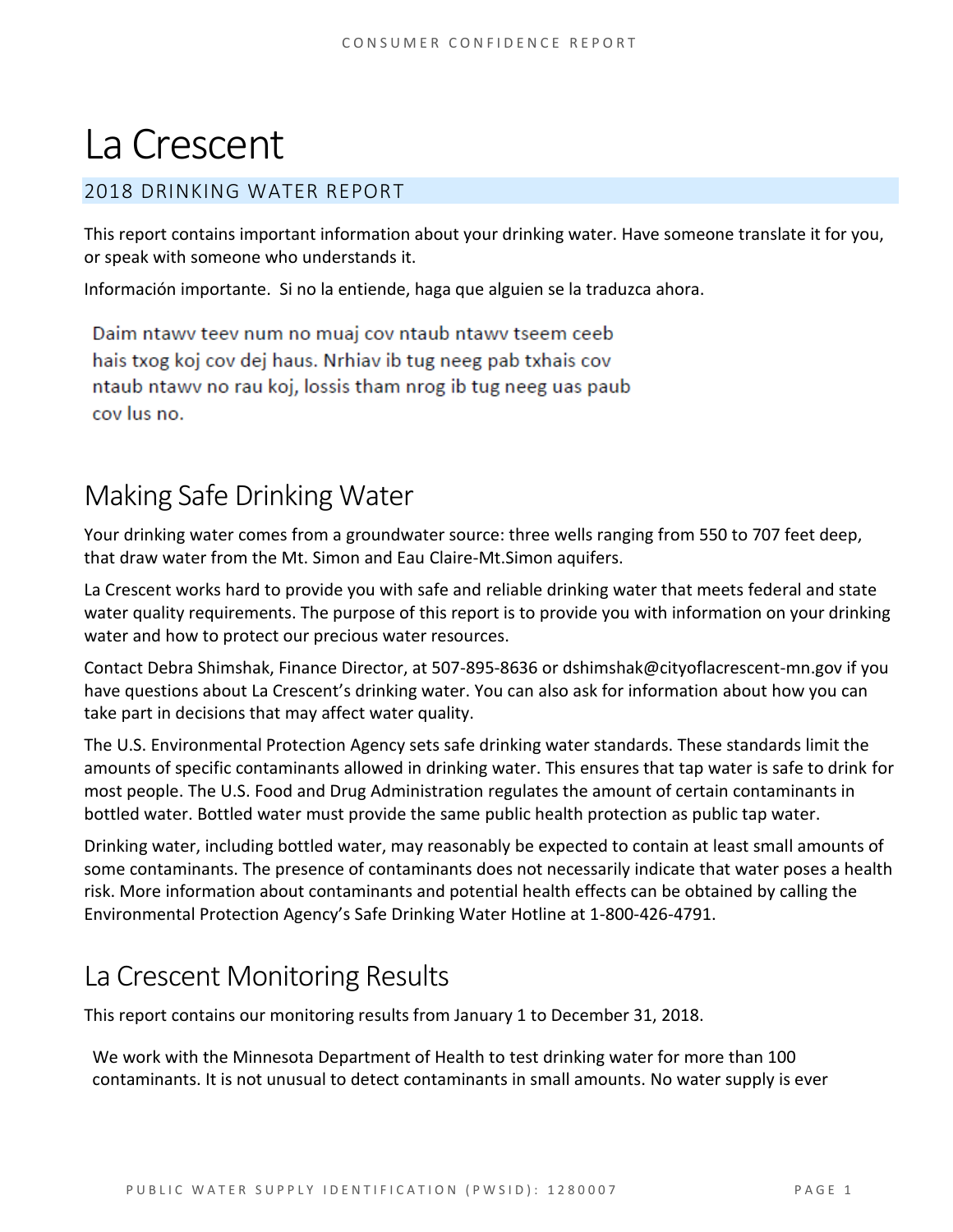completely free of contaminants. Drinking water standards protect Minnesotans from substances that may be harmful to their health.

Learn more by visiting the Minnesota Department of Health's webpage [Basics of Monitoring and](https://www.health.state.mn.us/communities/environment/water/factsheet/sampling.html)  [Testing of Drinking Water in Minnesota](https://www.health.state.mn.us/communities/environment/water/factsheet/sampling.html)  [\(https://www.health.state.mn.us/communities/environment/water/factsheet/sampling.html\).](https://www.health.state.mn.us/communities/environment/water/factsheet/sampling.html)

#### **How to Read the Water Quality Data Tables**

The tables below show the contaminants we found last year or the most recent time we sampled for that contaminant. They also show the levels of those contaminants and the Environmental Protection Agency's limits. Substances that we tested for but did not find are not included in the tables.

We sample for some contaminants less than once a year because their levels in water are not expected to change from year to year. If we found any of these contaminants the last time we sampled for them, we included them in the tables below with the detection date.

We may have done additional monitoring for contaminants that are not included in the Safe Drinking Water Act. To request a copy of these results, call the Minnesota Department of Health at 651-201-4700 or 1-800-818-9318 between 8:00 a.m. and 4:30 p.m., Monday through Friday.

#### **Definitions**

- **AL (Action Level)**: The concentration of a contaminant which, if exceeded, triggers treatment or other requirements which a water system must follow.
- **EPA:** Environmental Protection Agency
- **MCL (Maximum contaminant level)**: The highest level of a contaminant that is allowed in drinking water. MCLs are set as close to the MCLGs as feasible using the best available treatment technology.
- **MCLG (Maximum contaminant level goal)**: The level of a contaminant in drinking water below which there is no known or expected risk to health. MCLGs allow for a margin of safety.
- **Level 1 Assessment**: A Level 1 assessment is a study of the water system to identify potential problems and determine (if possible) why total coliform bacteria have been found in our water system.
- **Level 2 Assessment**: A Level 2 assessment is a very detailed study of the water system to identify potential problems and determine (if possible) why an E. coli MCL violation has occurred and/or why total coliform bacteria have been found in our water system on multiple occasions.
- **MRDL (Maximum residual disinfectant level):** The highest level of a disinfectant allowed in drinking water. There is convincing evidence that addition of a disinfectant is necessary for control of microbial contaminants.
- **MRDLG (Maximum residual disinfectant level goal)**: The level of a drinking water disinfectant below which there is no known or expected risk to health. MRDLGs do not reflect the benefits of the use of disinfectants to control microbial contaminants.
- **NA (Not applicable)**: Does not apply.
- **NTU (Nephelometric Turbidity Units)**: A measure of the cloudiness of the water (turbidity).
- **pCi/l (picocuries per liter)**: A measure of radioactivity.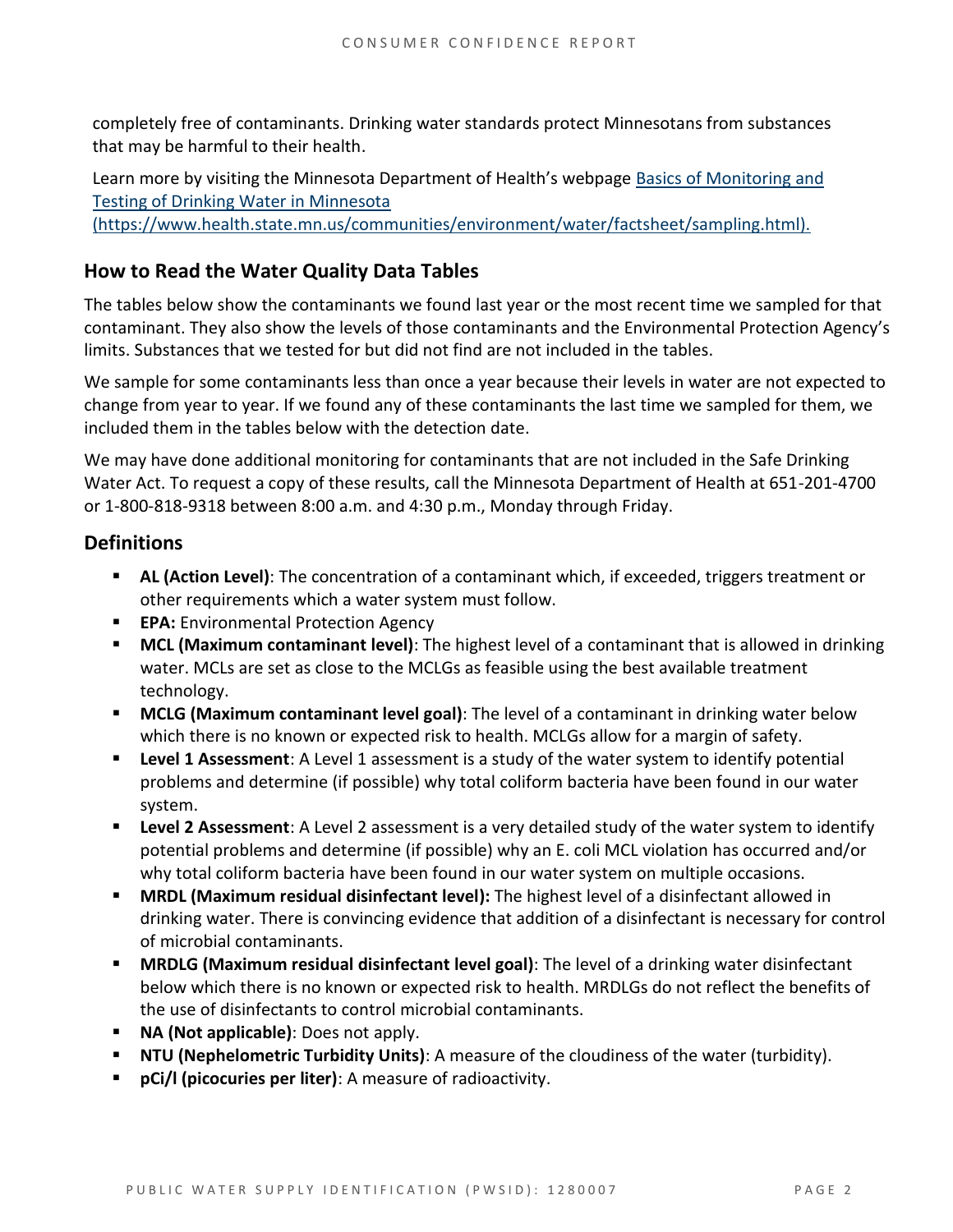- **ppb (parts per billion)**: One part per billion in water is like one drop in one billion drops of water, or about one drop in a swimming pool. ppb is the same as micrograms per liter (μg/l).
- **ppm (parts per million)**: One part per million is like one drop in one million drops of water, or about one cup in a swimming pool. ppm is the same as milligrams per liter (mg/l).
- **PWSID:** Public water system identification.
- **TT (Treatment Technique):** A required process intended to reduce the level of a contaminant in drinking water.
- **Variances and Exemptions**: State or EPA permission not to meet an MCL or a treatment technique under certain conditions.

| LEAD AND COPPER - Tested at customer taps.            |                                              |                                         |                                                   |                                                                                    |                  |                                        |  |  |
|-------------------------------------------------------|----------------------------------------------|-----------------------------------------|---------------------------------------------------|------------------------------------------------------------------------------------|------------------|----------------------------------------|--|--|
| Contaminant<br>(Date, if sampled<br>in previous year) | EPA's<br><b>Action</b><br>Level              | EPA's<br><b>Ideal</b><br>Goal<br>(MCLG) | 90% of<br><b>Results Were</b><br><b>Less Than</b> | <b>Number</b><br><b>of</b><br><b>Homes</b><br>with<br><b>High</b><br><b>Levels</b> | <b>Violation</b> | <b>Typical Sources</b>                 |  |  |
| Copper<br>(07/22/16)                                  | 90% of<br>homes<br>less<br>than $1.3$<br>ppm | 0 ppm                                   | $0.74$ ppm                                        | 0 out of<br>20                                                                     | <b>NO</b>        | Corrosion of<br>household<br>plumbing. |  |  |
| Lead (07/22/16)                                       | 90% of<br>homes<br>less<br>than 15<br>ppb    | 0 ppb                                   | $0.84$ ppb                                        | 0 out of<br>20                                                                     | <b>NO</b>        | Corrosion of<br>household<br>plumbing. |  |  |

#### **Monitoring Results – Regulated Substances**

| <b>INORGANIC &amp; ORGANIC CONTAMINANTS - Tested in drinking water.</b> |                         |                                         |                                                                                    |                                                              |                  |                                    |  |
|-------------------------------------------------------------------------|-------------------------|-----------------------------------------|------------------------------------------------------------------------------------|--------------------------------------------------------------|------------------|------------------------------------|--|
| <b>Contaminant (Date, if</b><br>sampled in previous<br>year)            | EPA's<br>Limit<br>(MCL) | EPA's<br><b>Ideal</b><br>Goal<br>(MCLG) | <b>Highest</b><br><b>Average or</b><br><b>Highest Single</b><br><b>Test Result</b> | Range of<br><b>Detected</b><br><b>Test</b><br><b>Results</b> | <b>Violation</b> | <b>Typical</b><br><b>Sources</b>   |  |
| <b>Combined Radium</b>                                                  | 5.4 pCi/l               | $0$ pCi/l                               | $1.4$ pCi/l                                                                        | N/A                                                          | NO               | Erosion of<br>natural<br>deposits. |  |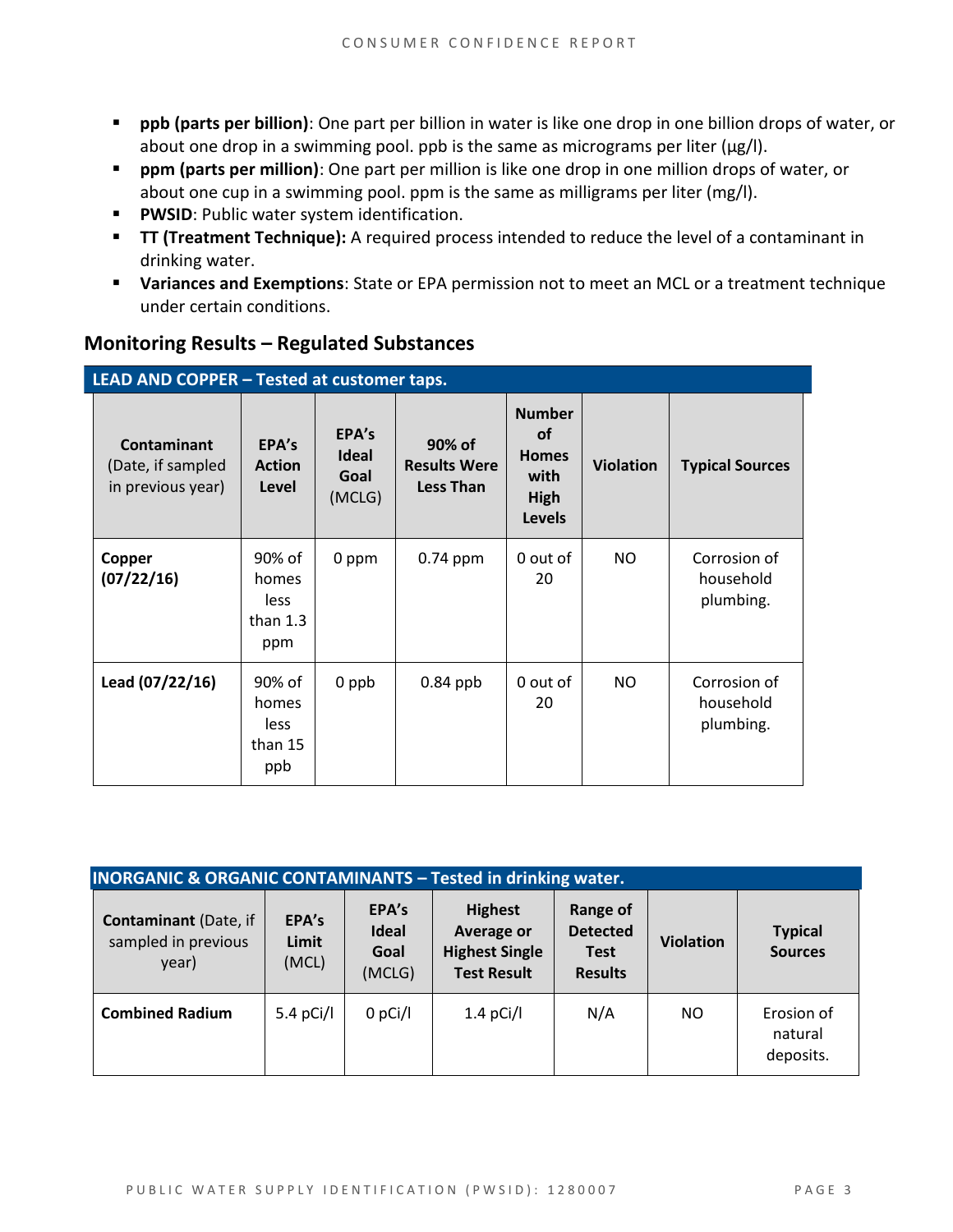| <b>CONTAMINANTS RELATED TO DISINFECTION - Tested in drinking water.</b> |                                        |                                                  |                                                                                    |                                                                     |                  |                                                  |  |  |
|-------------------------------------------------------------------------|----------------------------------------|--------------------------------------------------|------------------------------------------------------------------------------------|---------------------------------------------------------------------|------------------|--------------------------------------------------|--|--|
| Substance (Date, if<br>sampled in<br>previous year)                     | <b>EPA's Limit</b><br>(MCL or<br>MRDL) | EPA's<br><b>Ideal Goal</b><br>(MCLG or<br>MRDLG) | <b>Highest</b><br><b>Average or</b><br><b>Highest Single</b><br><b>Test Result</b> | <b>Range of</b><br><b>Detected</b><br><b>Test</b><br><b>Results</b> | <b>Violation</b> | <b>Typical Sources</b>                           |  |  |
| <b>Total</b><br><b>Trihalomethanes</b><br>(TTHMs) (2016)                | 80 ppb                                 | N/A                                              | $4.5$ ppb                                                                          | N/A                                                                 | NO.              | By-product of<br>drinking water<br>disinfection. |  |  |
| <b>Total Chlorine</b>                                                   | $4.0$ ppm                              | $4.0$ ppm                                        | $0.35$ ppm                                                                         | $0.25 -$<br>$0.43$ ppm                                              | NO.              | Water additive used<br>to control microbes.      |  |  |

| <b>OTHER SUBSTANCES - Tested in drinking water.</b>        |                         |                                      |                                                                          |                                                              |                  |                                                                                        |  |
|------------------------------------------------------------|-------------------------|--------------------------------------|--------------------------------------------------------------------------|--------------------------------------------------------------|------------------|----------------------------------------------------------------------------------------|--|
| <b>Substance (Date, if</b><br>sampled in previous<br>year) | EPA's<br>Limit<br>(MCL) | EPA's<br><b>Ideal Goal</b><br>(MCLG) | <b>Highest Average or</b><br><b>Highest Single Test</b><br><b>Result</b> | Range of<br><b>Detected</b><br><b>Test</b><br><b>Results</b> | <b>Violation</b> | <b>Typical</b><br><b>Sources</b>                                                       |  |
| <b>Fluoride</b>                                            | $4.0$ ppm               | $4.0$ ppm                            | $0.68$ ppm                                                               | $0.61 -$<br>0.69<br>ppm                                      | <b>NO</b>        | Erosion of<br>natural<br>deposits;<br>Water<br>additive to<br>promote<br>strong teeth. |  |

#### **Potential Health Effects and Corrective Actions (If Applicable)**

Copper: During the year, we failed to provide lead results to persons served at the sites that were tested as required by the Lead and Copper Rule during the timeframe allowed

Lead: During the year, we failed to provide lead results to persons served at the sites that were tested as required by the Lead and Copper Rule during the timeframe allowed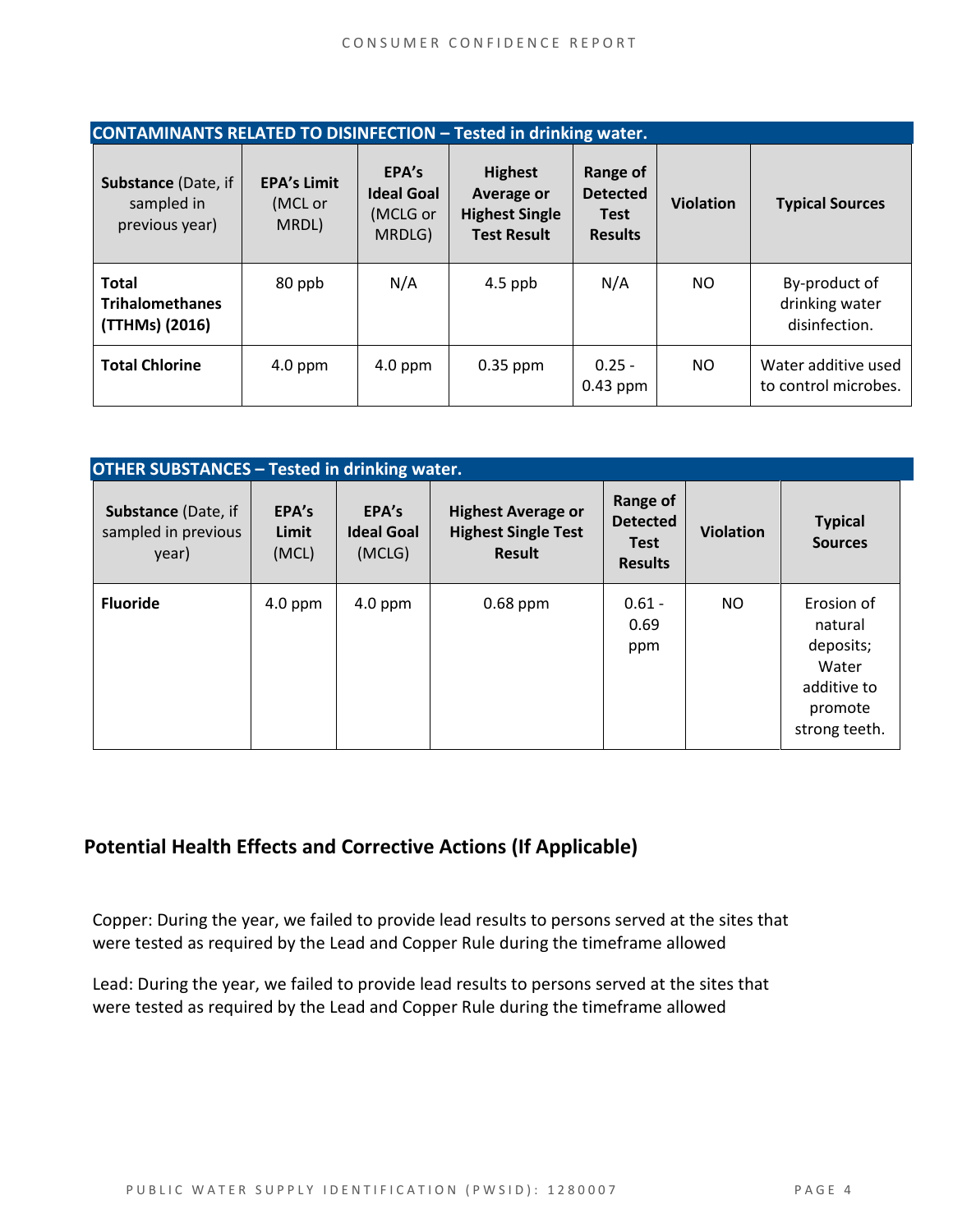#### **Some People Are More Vulnerable to Contaminants in Drinking Water**

Some people may be more vulnerable to contaminants in drinking water than the general population. Immuno-compromised persons such as persons with cancer undergoing chemotherapy, persons who have undergone organ transplants, people with HIV/AIDS or other immune system disorders, some elderly, and infants can be particularly at risk from infections. The developing fetus and therefore pregnant women may also be more vulnerable to contaminants in drinking water. These people or their caregivers should seek advice about drinking water from their health care providers. EPA/Centers for Disease Control (CDC) guidelines on appropriate means to lessen the risk of infection by *Cryptosporidium* and other microbial contaminants are available from the Safe Drinking Water Hotline at 1-800-426-4791.

## Learn More about Your Drinking Water

#### **Drinking Water Sources**

Minnesota's primary drinking water sources are groundwater and surface water. Groundwater is the water found in aquifers beneath the surface of the land. Groundwater supplies 75 percent of Minnesota's drinking water. Surface water is the water in lakes, rivers, and streams above the surface of the land. Surface water supplies 25 percent of Minnesota's drinking water.

Contaminants can get in drinking water sources from the natural environment and from people's daily activities. There are five main types of contaminants in drinking water sources.

- **Microbial contaminants,** such as viruses, bacteria, and parasites. Sources include sewage treatment plants, septic systems, agricultural livestock operations, pets, and wildlife.
- **Inorganic contaminants** include salts and metals from natural sources (e.g. rock and soil), oil and gas production, mining and farming operations, urban stormwater runoff, and wastewater discharges.
- **Pesticides and herbicides** are chemicals used to reduce or kill unwanted plants and pests. Sources include agriculture, urban storm water runoff, and commercial and residential properties.
- Organic chemical contaminants include synthetic and volatile organic compounds. Sources include industrial processes and petroleum production, gas stations, urban storm water runoff, and septic systems.
- **Radioactive contaminants** such as radium, thorium, and uranium isotopes come from natural sources (e.g. radon gas from soils and rock), mining operations, and oil and gas production.

The Minnesota Department of Health provides information about your drinking water source(s) in a source water assessment, including:

- How La Crescent is protecting your drinking water source(s);
- Nearby threats to your drinking water sources;
- How easily water and pollution can move from the surface of the land into drinking water sources, based on natural geology and the way wells are constructed.

Find your source water assessment at Source Water Assessments [\(https://www.health.state.mn.us/communities/environment/water/swp/swa\)](https://www.health.state.mn.us/communities/environment/water/swp/swa) or call 651-201-4700 or 1- 800-818-9318 between 8:00 a.m. and 4:30 p.m., Monday through Friday.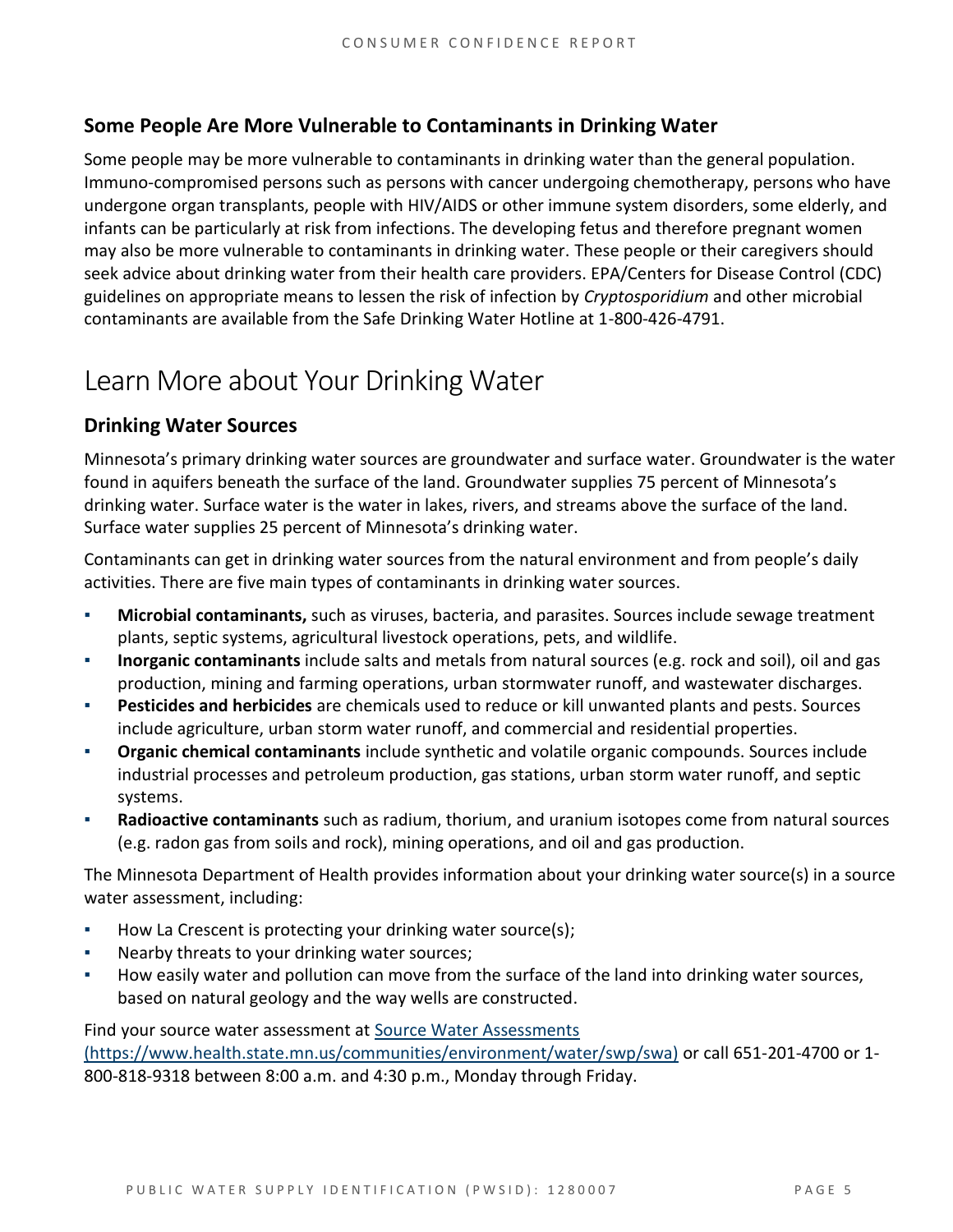#### **Lead in Drinking Water**

You may be in contact with lead through paint, water, dust, soil, food, hobbies, or your job. Coming in contact with lead can cause serious health problems for everyone. There is no safe level of lead. Babies, children under six years, and pregnant women are at the highest risk.

Lead is rarely in a drinking water source, but it can get in your drinking water as it passes through lead service lines and your household plumbing system. LaCrescent provides high quality drinking water, but it cannot control the plumbing materials used in private buildings.

Read below to learn how you can protect yourself from lead in drinking water.

- 1. **Let the water run** for 30-60 seconds before using it for drinking or cooking if the water has not been turned on in over six hours. If you have a lead service line, you may need to let the water run longer. A service line is the underground pipe that brings water from the main water pipe under the street to your home.
	- You can find out if you have a lead service line by contacting your public water system, or you can check by following the steps at: [https://www.mprnews.org/story/2016/06/24/npr-find-lead](https://www.mprnews.org/story/2016/06/24/npr-find-lead-pipes-in-your-home)[pipes-in-your-home](https://www.mprnews.org/story/2016/06/24/npr-find-lead-pipes-in-your-home)
	- The only way to know if lead has been reduced by letting it run is to check with a test. If letting the water run does not reduce lead, consider other options to reduce your exposure.
- 2. **Use cold water** for drinking, making food, and making baby formula. Hot water releases more lead from pipes than cold water.
- 3. **Test your water.** In most cases, letting the water run and using cold water for drinking and cooking should keep lead levels low in your drinking water. If you are still concerned about lead, arrange with a laboratory to test your tap water. Testing your water is important if young children or pregnant women drink your tap water.
	- Contact a Minnesota Department of Health accredited laboratory to get a sample container and instructions on how to submit a sample: [Environmental Laboratory Accreditation Program](https://eldo.web.health.state.mn.us/public/accreditedlabs/labsearch.seam)  [\(https://eldo.web.health.state.mn.us/public/accreditedlabs/labsearch.seam\)](https://eldo.web.health.state.mn.us/public/accreditedlabs/labsearch.seam)  The Minnesota Department of Health can help you understand your test results.
- 4. **Treat your water** if a test shows your water has high levels of lead after you let the water run.
	- Read about water treatment units: [Point-of-Use Water Treatment Units for Lead Reduction](https://www.health.state.mn.us/communities/environment/water/factsheet/poulead.html)  [\(https://www.health.state.mn.us/communities/environment/water/factsheet/poulead.html\)](https://www.health.state.mn.us/communities/environment/water/factsheet/poulead.html)

Learn more:

- Visit Lead in Drinking Water [\(https://www.health.state.mn.us/communities/environment/water/contaminants/lead.html\)](https://www.health.state.mn.us/communities/environment/water/contaminants/lead.html)
- Visit [Basic Information about Lead in Drinking Water \(http://www.epa.gov/safewater/lead\)](http://www.epa.gov/safewater/lead)
- Call the EPA Safe Drinking Water Hotline at 1-800-426-4791.To learn about how to reduce your contact with lead from sources other than your drinking water, visit [Lead Poisoning Prevention:](https://www.health.state.mn.us/communities/environment/lead/sources.html)  [Common Sources \(https://www.health.state.mn.us/communities/environment/lead/sources.html\).](https://www.health.state.mn.us/communities/environment/lead/sources.html)